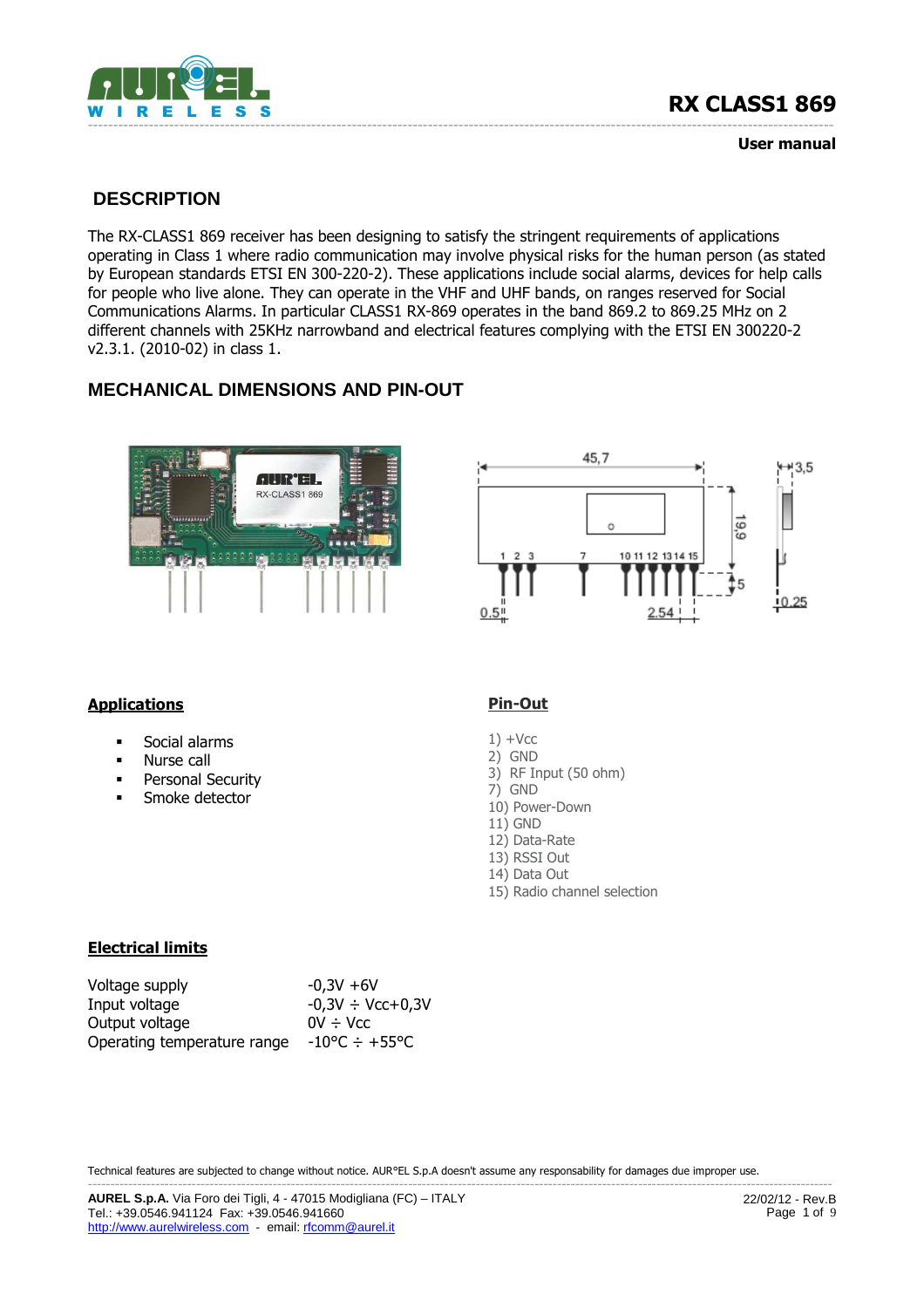



#### **User manual**

## **CONNECTION PIN DESCRIPTION**

| Pin 1            | $+V$                              | Connection to voltage supply: $+3V \div +5.5V$                                                                                                                                                                                         |  |
|------------------|-----------------------------------|----------------------------------------------------------------------------------------------------------------------------------------------------------------------------------------------------------------------------------------|--|
| Pin <sub>2</sub> | Ground                            | Connection to GND                                                                                                                                                                                                                      |  |
| Pin <sub>3</sub> | Antenna                           | Antenna connection, impedance 50 ohm.                                                                                                                                                                                                  |  |
| Pin <sub>7</sub> | Ground                            | Connection to GND                                                                                                                                                                                                                      |  |
| <b>Pin 10</b>    | <b>Power Down</b>                 | Digital input for the switching on of the receiver.<br>Low logic level or pin not connected: receiver switches off (power-down<br>mode)<br>High logic level: receiver switches on<br>(for details see paragraph "Power-down working")  |  |
| <b>Pin 11</b>    | Ground                            | Connection to GND                                                                                                                                                                                                                      |  |
| <b>Pin 12</b>    | Data-rate                         | Data-rate digital input<br>Low logic level: as input data-rate (range : 50 bps $\div$ 2Kbps)<br>High logic level: data-rate 1kbs.<br>(For details see paragraph "Data-rate selection")                                                 |  |
| <b>Pin 13</b>    | <b>RSSI Out</b>                   | Analogue output for the measurement of the received radio signal level.                                                                                                                                                                |  |
| <b>Pin 14</b>    | Data output                       | Receiver digital data output.                                                                                                                                                                                                          |  |
| <b>Pin 15</b>    | <b>Radio channel</b><br>selection | Digital input to set the radio channel<br>Low logic level or pin not connected: reception of frequency 869,2325MHz<br>High logic level: reception of frequency 869,2175MHz<br>(for details see paragraph "Selection of radio channel") |  |

### **HOW IT WORKS**

CLASS1 RX-869 integrates a new technology able to achieve high performance selectivity of the radio channel without using the traditional quartz filters so far implemented in the narrow-band super heterodyne receivers. The front-end circuit consists in a low noise amplifier with high gain, controlled by an automatic gain circuit with 50 dB dynamic and an high immunity mixer to the intermodulation. A fractional PLL circuit controls a high-performance low noise VCO which allows you to select two different radio frequencies through the pin 13: 869.2125 MHz (pin.13 open or GND) and 869.2375 MHz (pin.13 connected to Vs) . The FSK demodulator allows to choose two different data rate by PIN12:

1kbs (PIN12 to Vs) and transparent (open or GND pin 12). RX-869 integrates CLASS1 an u-controller that manages all radio circuits and power-down mode by PIN10.

It's available an analogue signal as RSSI to the 13 pin with voltage level proportional to the received radio signal.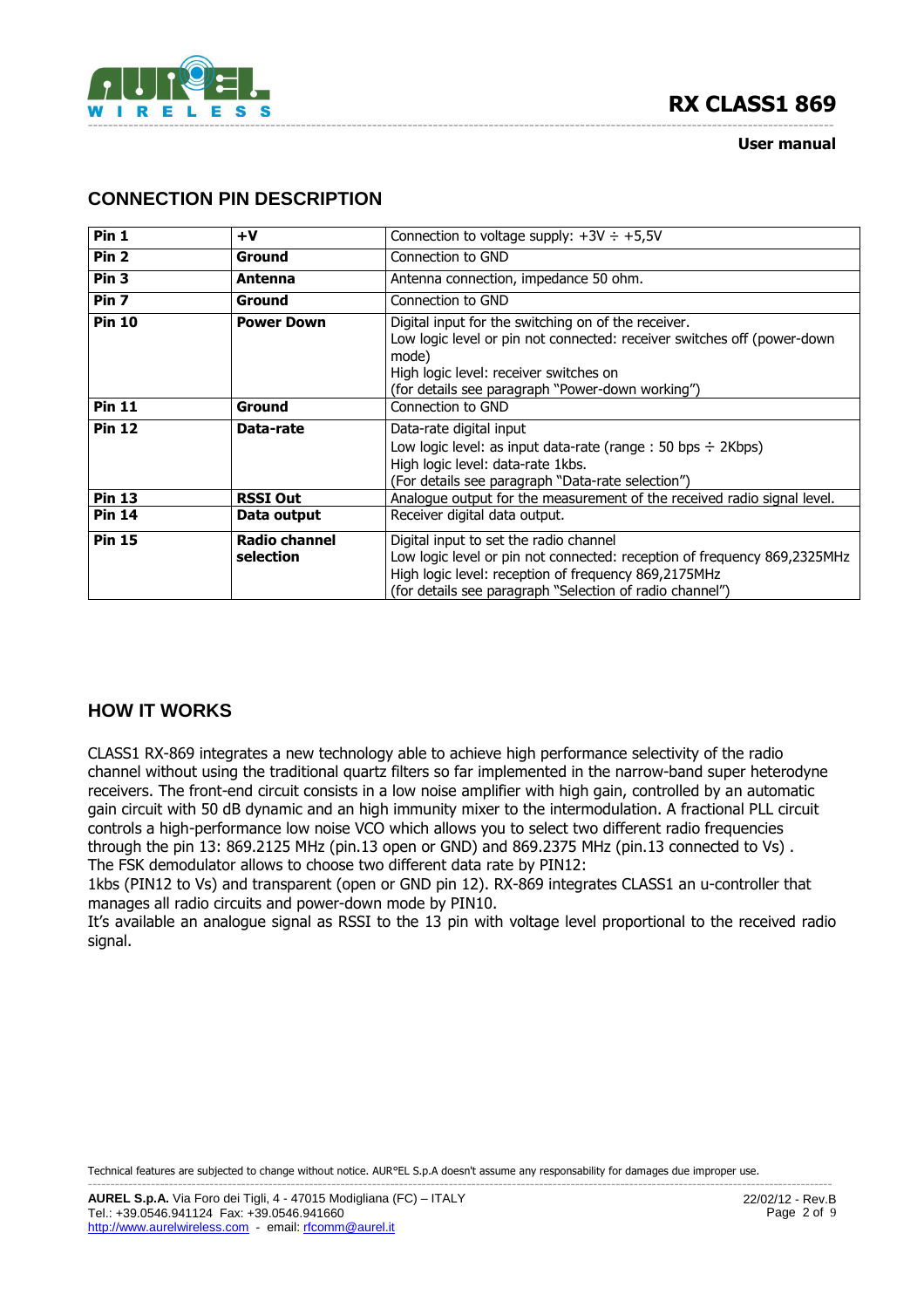

#### **User manual**

# **Technical features**

|                                             | Min                | <b>Typical</b>  | <b>Max</b> | <b>Unit</b> | <b>Notes</b> |
|---------------------------------------------|--------------------|-----------------|------------|-------------|--------------|
| V <sub>s</sub> voltage supply               | 3                  |                 | 5,5        | $\mathbf v$ |              |
| Current supply $RX = ON$                    |                    |                 |            |             |              |
| Pin 10 (pwdn) = $1$                         |                    | 40              |            | mA          |              |
| Pin $1 e 15 = +Vs$                          |                    |                 |            |             |              |
| Current supply in power-down mode           |                    |                 |            |             |              |
| Pin 10 (pwdn) = $0$                         |                    |                 | 3          | uA          |              |
| Pin $1 e 15 = +Vs$                          |                    |                 |            |             |              |
| <b>Center frequency reception</b>           |                    | 869,2375        |            | <b>MHz</b>  |              |
| Pin $15 = 0$ o NC                           |                    |                 |            |             |              |
| <b>Center frequency reception</b>           |                    | 869,2125        |            | <b>MHz</b>  |              |
| $Pin 15 = 1$                                |                    |                 |            |             |              |
| <b>RF</b> sensibility                       | $-113$             | $-115$          | $-117$     | dBm         |              |
| <b>FSK modulation e AF</b>                  | 4                  | 5               | 6          | <b>KHz</b>  |              |
| Bandwidth IF a -3dB                         |                    | 10              |            | <b>KHz</b>  |              |
| <b>Adjacent channel selectivity</b>         |                    | 54              |            | dB          | See note 1   |
| Receiver saturation on adjacent channel     |                    | $\overline{95}$ |            | dB          | See note 1   |
| <b>Blocking test ±2MHz</b>                  |                    | 100             |            | dB          | See note 3   |
| Blocking test ± 10MHz                       |                    | 100             |            | dB          | See note 3   |
| <b>Frequency image rejection</b>            |                    | 40              |            | dB          | See note 2   |
| <b>Output square wave</b>                   |                    |                 |            |             |              |
| Setting:                                    |                    | $\mathbf{1}$    | 2          | <b>KHz</b>  | See note 6   |
| Pin $12 = 0$ o not connected (Free mode)    |                    |                 |            |             |              |
| <b>Output square wave</b><br>Setting:       | $-2%$              | 500             | $+2%$      | Hz          |              |
| Pin $12 = 1$ (1kbps)                        |                    |                 |            |             |              |
| RSSI analogue output (pin 13)               | 0                  |                 | 3          | $\vee$      |              |
| RSSI output impedance (pin 13)              |                    | $\mathbf{1}$    |            | <b>Kohm</b> |              |
| Output low logic level (pin 14)             |                    |                 | $gnd+0,4$  | v           | See note 4   |
| Output high logic level (pin 14)            | $V_s - 0,4$        |                 |            | v           | See note 4   |
| Input high logic level (pin 10,12)          | $Vs-0,4$           |                 |            | $\mathbf v$ |              |
| Input low logic level (pin10,12)            |                    |                 | 0,4        | $\mathbf v$ |              |
| <b>Spurious RF emission antenna</b>         |                    |                 | -60        | dBm         |              |
| <b>Switching-on time</b>                    |                    |                 |            |             |              |
| Setting:                                    |                    | 100             |            | ms          | See note 5   |
| (pin 1, 10, 15) = $0 \rightarrow 1$         |                    |                 |            |             |              |
| Switching-on time PWRDN $\rightarrow$ RX-ON |                    |                 |            |             |              |
| Usage:                                      |                    |                 |            |             |              |
| $(pin 1, 15)$ Vcc = 1                       |                    | 100             |            | ms          | See note 5   |
| (pin10) PWDN = $0 \rightarrow 1$            |                    |                 |            |             |              |
| <b>Operating temperature range</b>          | -10                |                 | $+55$      | °C          |              |
| <b>Dimensions</b>                           | 45,7 x 20 x 3,5 mm |                 |            |             |              |

**NOTE 1:** Test carried out as shown in 8.3 paragraph of the normative ETSI EN 300 220-1 V2.3.1

**NOTA 2:** Test carried out as shown in 8.5 paragraph of the normative ETSI EN 300 220-1 V2.3.1

**NOTA 3:** Test carried out as shown in 8.4 paragraph of the normative ETSI EN 300 220-1 V2.3.1

**NOTA 4:** Values obtained with a maximum load of 10KΩ.

**NOTA5:** Switching-on time means the time requested from the receiver to rich the technical features shown above.

**NOTA 6:** This setting not allow to be under normative (note 1), it's usefull for test.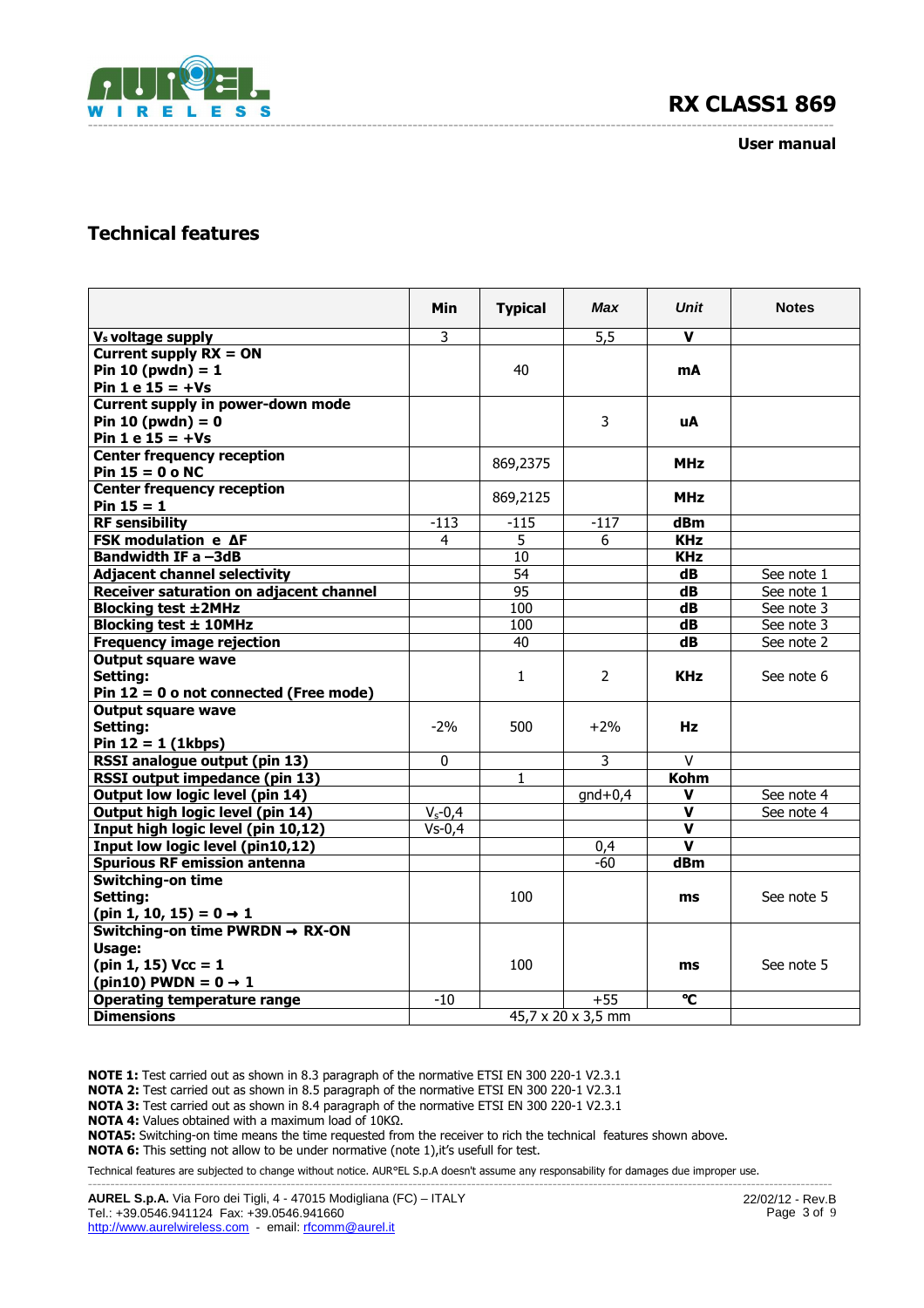

**User manual**

## **Power-down function:**

RX-CLASS1 869 has a power down pin that allows a very fast switching off and switching on.

**POWER\_DOWN mode:** Setting to the low logic level Pin 10, the receiver is switches-off with 3uA of current consumption.

**Reception mode:** Setting PWRDN pin 10 from low to high logic level the receiver switches on in 100ms, ready to receive as shown the technical features.



# **Time diagram POWER-DOWN** → **RX**

## **Radio channel selection**

The RX-869 CLASS1 works in 869.2 MHz  $\div$  869.25 MHz band assigned by ETSI for the exclusive use of applications on social alarms across Europe.

EN 300 220-1 v2.3.1 normative also requires the use of 2 channels spaced 25 KHz.

CLASS1 The RX-869 can operate on both frequencies using the pin 13 called "radio channel".

| Pin.15 logic value | <b>Reception frequency (MHz)</b> |
|--------------------|----------------------------------|
| $+Vs$              | 869,2125                         |
| GND                | 869,2375                         |
|                    | 869.2375                         |

**NOTE1:** The change of the channel is achieved by power-down pin 10, setting from low logic level to high logic level.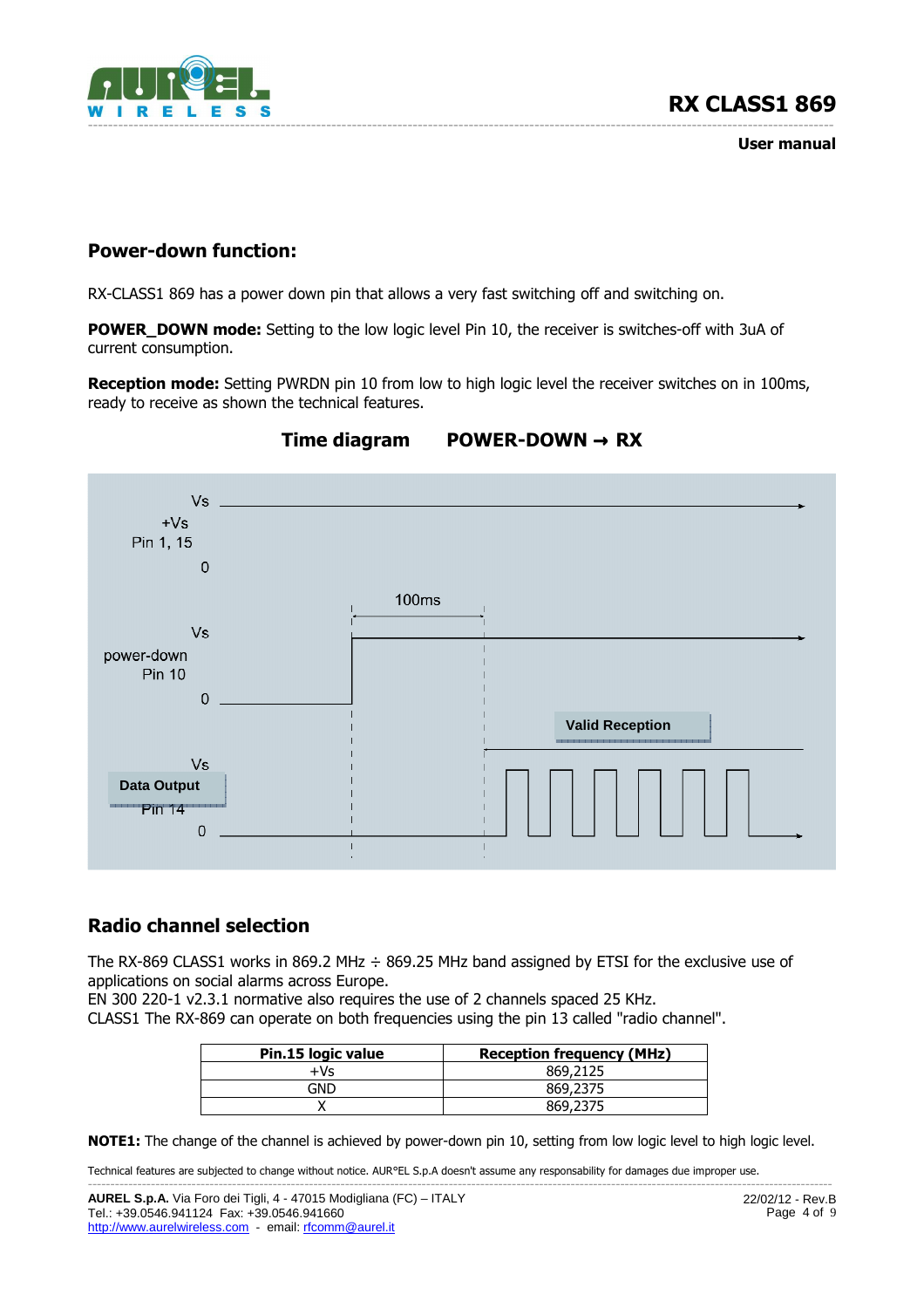

During the normal reception mode the changing will be ignored.

**NOTE2:** For different applications from "Social Alarm", its' possible modify the reception frequency channels. **Data-rate selection** 

| pin.12 logic value | Data-rate values                         |
|--------------------|------------------------------------------|
| $+Vs$              | 1kbps                                    |
| GND                | 50-2000Hz range of free data rate output |
|                    | 50-2000Hz range of free data rate output |

The RX-869 CLASS1 internally uses a post-demodulator circuit that improves the performance in terms of sensitivity and adjacent channel rejection, this at the expense of less flexibility in the format of data that the receiver is able to handle.

The 1Kbps data-rate uses a rebuilder of the output data with 1ms samplings, therefore the kind of data that the receiver can analyze must have a maximum time length of 1ms +-2%, for each single bit ( both lengths as low bit or high bit) . It's possible to take frame time double, triple or quadruple time longer. he main advice is to realize a Manchester protocol with 2ms bit time length. The 1Kbps choice is not a bind, on demand it's possible customize this parameter in the range of 0,5 kbps and 3 kbps.

In order to figure out this matter, below is shown the timing diagram. In the opposite the "free modality" (open 12 pin) allows to receive each kind of data between 50Hz and 2KHz at the expense of the overcoming of the regulation. It is set in order to allow the evaluation test , as: test with an existing transmitter with a own protocol.

In the final application, the use of the post-demodulator (pin  $12 = + Vs$ ) is bound to exceed the ETSI EN 300 220-1 v2.3.1 for class 1.

**NOTE:** Setting of the data-rate value is achieved after the forcing of the power-down (Pin 10 from low to high). During normal operation, the control pin data rate will be ignored.



### **Technical features of the output data with 1Kbps data-rate**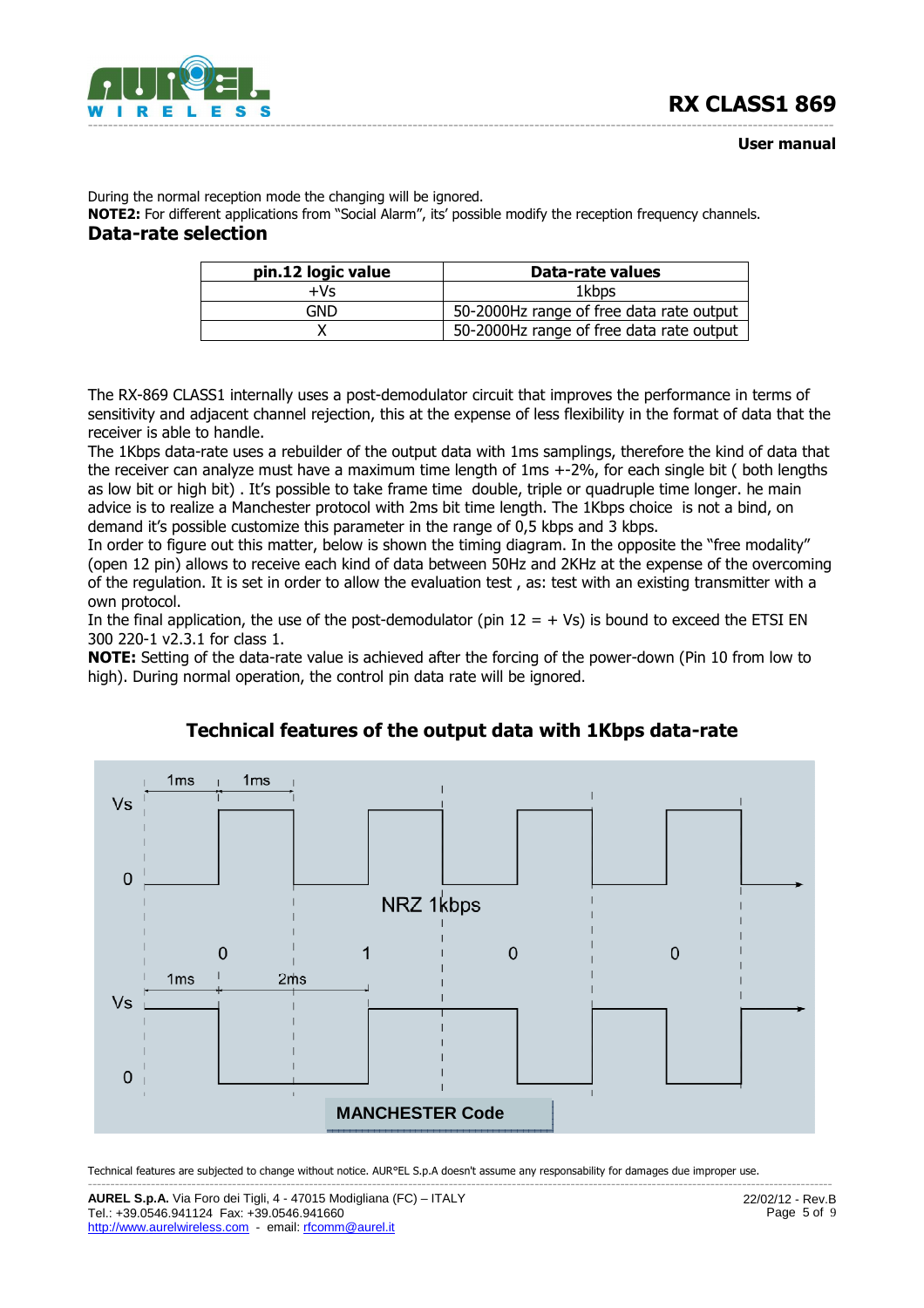



**User manual**

# Temperature chart TBD

# **Pin.13 "RSSI" diagram**

Pin.13 RSSI gives an analogue signal proportional to the received radio signal. The voltage range goes from 0 to 3 V maximum, 1K of output impedance and 90 dB of dynamic radio signal. It's available with incoming radio signal with a time length higher of 1 second and updated each second. In picture number 1 it's showed the RSSI output voltage diagram according to RF input power. The diagram is obtained applying to the RF input (pin3) of the receiver a RF generator modulated in FSK with 0,5 KHz square wave and with an index modulation of 3KHz.



Picture 1: RF(dBm) input diagram according to the RSSI output(Volts)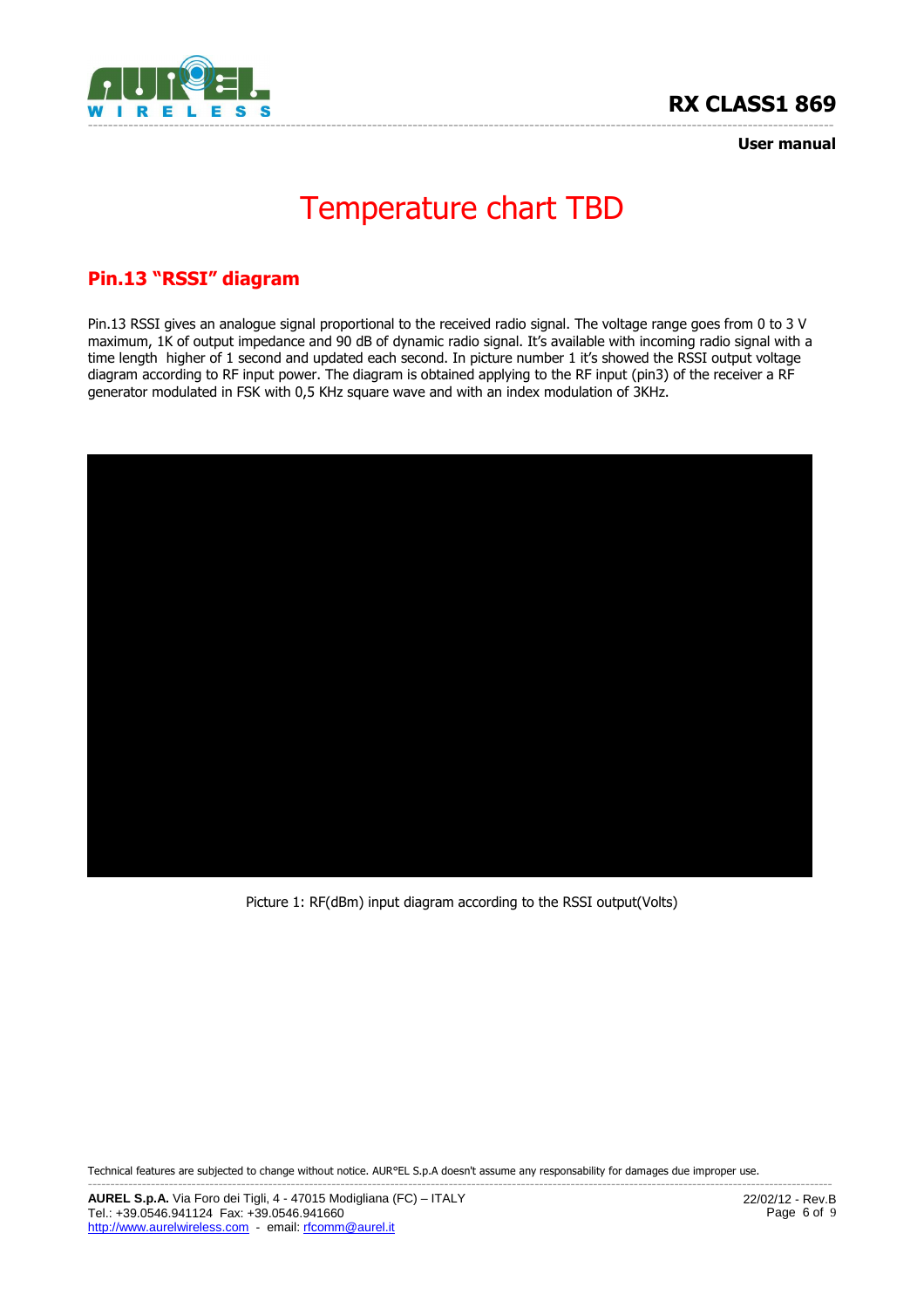

#### **User manual**



**Picture 1: Diagram of the delta sensitivity depending on temperature(°C)** 

# Center freq. Vs temp. **TBD**

# TEMPERATURE DIAGRAMS TBD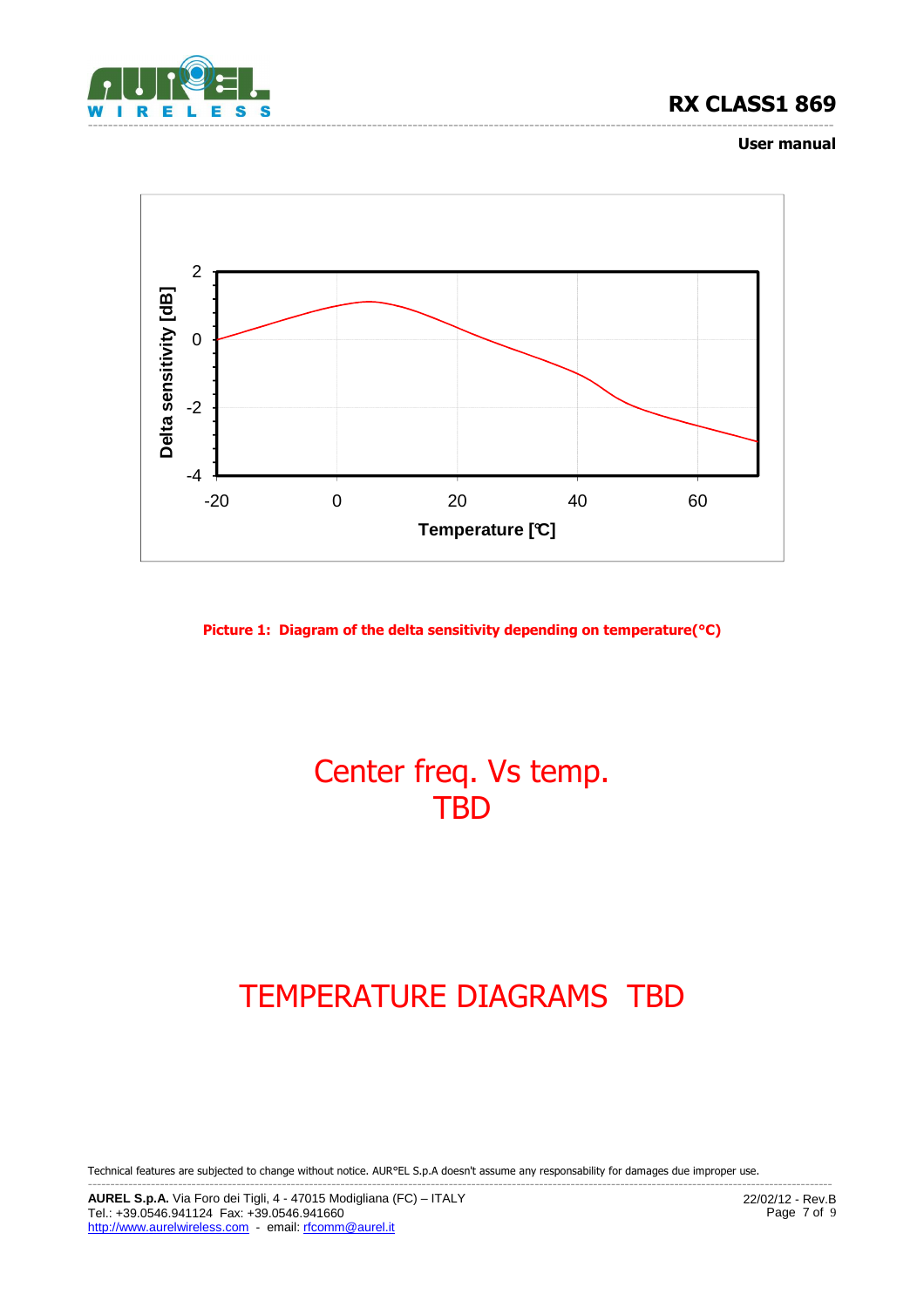

**Manuale d'uso**

### **Device usage**

In order to take advantage of the performances described in the technical features and to comply with the operating conditions which characterize the certification, the receiver has to be fitted up on a printed circuit, considering what follows:

# **Voltage supply:**

- 1. The receiver must be supplied by very low voltage security source protected against short circuits.
- 2. Maximum voltage variation admitted:  $\pm$  0.3 V.
- 3. De-coupling, next to the receiver, by means of a ceramic capacitor of minimum 100.000 pF value.

#### **Ground:**

It must surround in the better way the welding area of the receiver. The circuit must be achieved in double layer, with throughout vias to the ground planes, approximately each 15 mm. It must be properly dimensioned in the antenna connection area, in case a radiant whip antenna is fitted in(and area of approximately 50 mm is suggested).



# **50 Ohm Line:**

1. It must be as shorter as possible.

2. 1,8 mm wide for 1 mm thick FR4 printed circuits and 2,9 mm wide for 1,6 mm thick FR4 printed circuits. On the same side it must be kept 2mm away from the ground.

3. On the opposite side a ground circuit area must be present.

## **Antenna connections:**

It may be utilized as the direct connection point for the radiating whip antenna. It is deeply suggested to put a 100nH inductance from pin 3 to ground in order to protect the device from the electrostatic discharges. It can bear the connection of the central wire of a 50 ohm coaxial cable. Be sure that the braid is welded to the ground in a close point.

### **Antenna**

Technical features are subjected to change without notice. AUR°EL S.p.A doesn't assume any responsability for damages due improper use. ---------------------------------------------------------------------------------------------------------------------------------------------------------------------